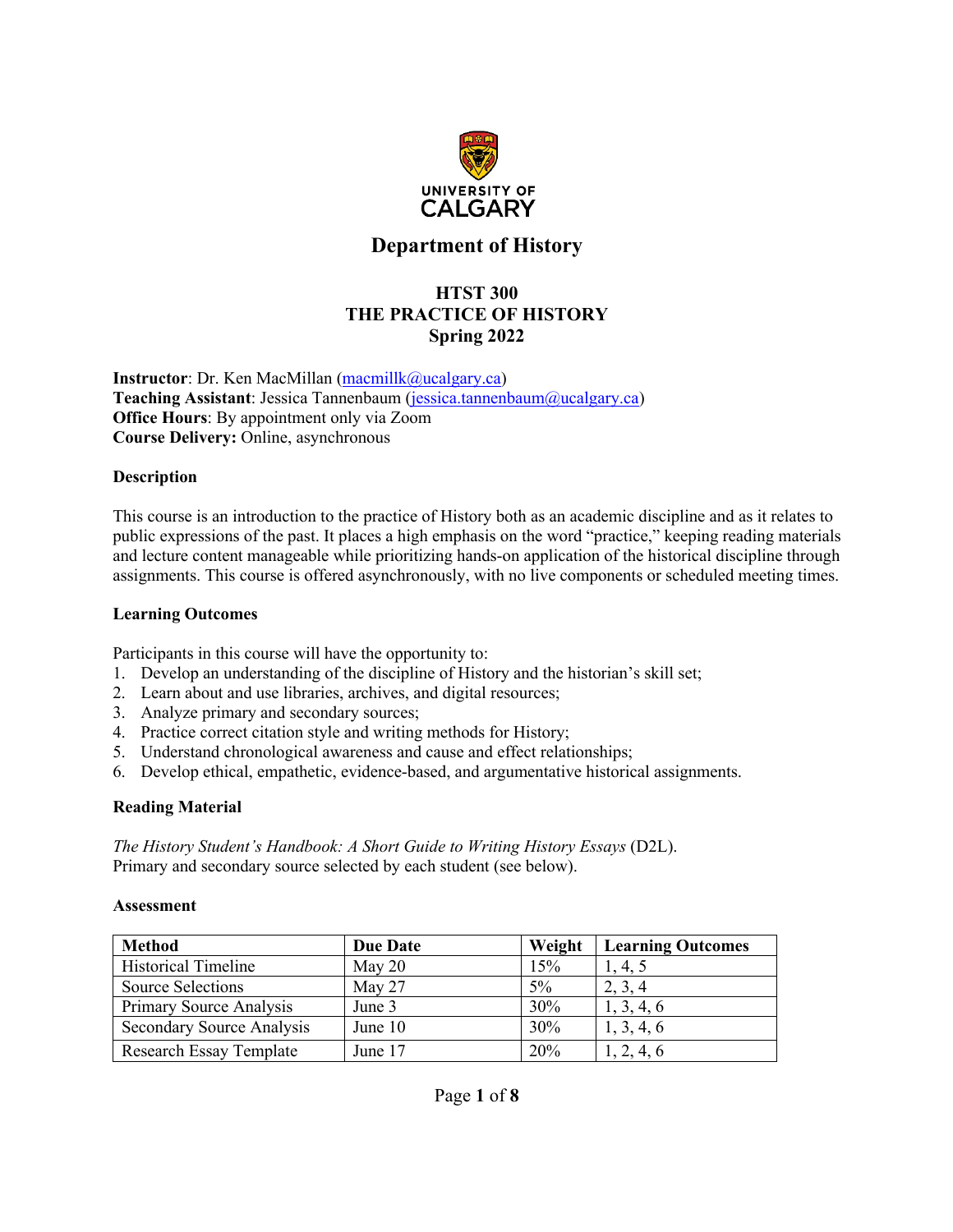### **Graders**

Each assignment will be graded by Ken MacMillan (KM) and Jessica Tannenbaum (JT), according to the following table. If you have questions about assignments, please contact the appropriate grader.

| <b>Assignment</b>              | Surnames $A-K$   Surnames $L-Z$ |    |
|--------------------------------|---------------------------------|----|
| <b>Historical Timeline</b>     | KМ                              |    |
| Source Selections              |                                 | ĸм |
| <b>Primary Source Analysis</b> | KМ                              |    |
| Secondary Source Analysis      |                                 | ĸм |
| <b>Research Essay Template</b> |                                 |    |

### **Grading Policies**

All assignments must be uploaded to the course D2L Dropbox in Microsoft Word or Adobe PDF format (not both) by 11:59 pm on the due dates. Please do not email assignments, as they must be assessed on Dropbox. Extensions must be requested in advance of due dates and will not normally exceed 48 hours unless there are compelling extenuating circumstances. Late assignments may be penalized 3% per day, including weekends. It is my standard practice to grade and provide feedback for assignments submitted on the due date within one week. Assignments submitted late, whether or not they have received an extension, will be graded when it is convenient and will not normally be accompanied by feedback. Each assignment is accompanied by a sample and list of grading criteria, available on D2L. Please review these in advance of submission and use them to model the style, methods, and expectations for your assignments. As this course places a high priority on the practice of History as an academic discipline, all assignments must conform to the standards outlined in *The History Student's Handbook*. This especially applies to writing style and the formatting of footnotes and bibliographies, which must be in proper Chicago Style. Please note that other formats, such as MLA and APA style, are not acceptable. All assignments in this course are to be completed individually; no collaboration is permitted. For additional grading information, please see the "Grading Practices" document on D2L.

## **Historical Timeline**

One of the core skills for students of history is to understand chronology (the order in which historical events occurred) and causation (what triggered a historical event, what developments caused change, and what that change involved.) This assignment involves producing a timeline of a major historical event, from any time period and geographical location. The event should be known to those with a general interest in History. Examples include the European Black Death, the Spanish conquest of the Aztec empire, the Chinese cultural revolution, the French Revolution, the cold war, the American civil rights movement, the Cuban missile crisis, South African apartheid, and many, many others. The timeline should contain about 40 entries (minimum 35, maximum 45). Remember to choose an event that has clear start and end dates and that can be chronicled in approximately 40 entries. Thus, for example, an event such as "World War I" would be far too large; instead, choose a sub-topic, such as "Canada in World War I." You must also provide a list of sources (minimum 4) that were used to compile your timeline. Because you are not engaging with arguments or interpretations, these sources can include encyclopedia (including Wikipedia) and online websites, but these should be balanced with more academic sources as well. Do not use sources with clear biases or lack of evidentiary foundation, such as sites that promote counterhistorical narratives (such as Holocaust denial websites), or amateur online sources.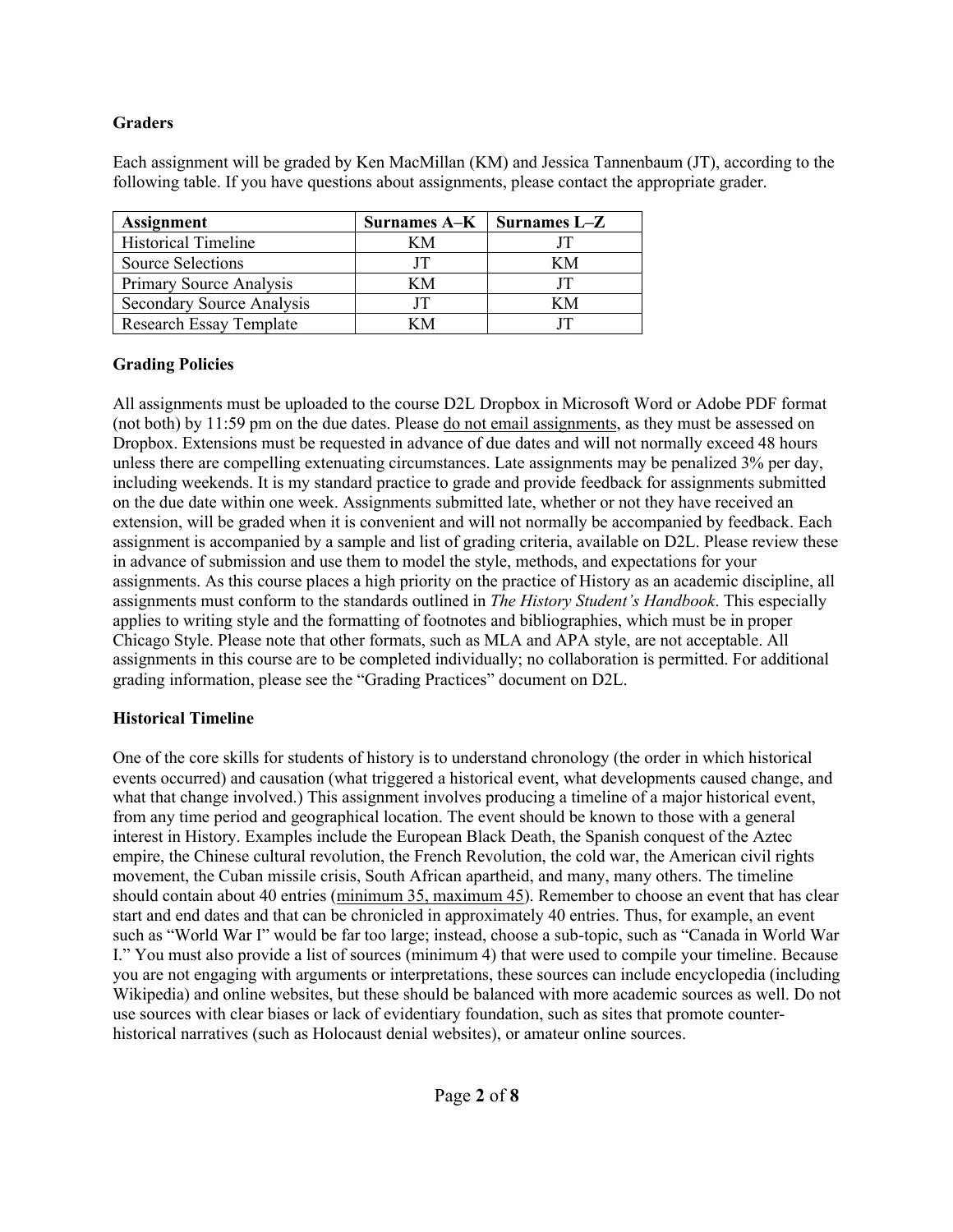The timeline should take the form of a table with the following three headings:

| <b>Year</b>                                                                                                                                                                            | Development                                                                                                                                                                                                                                              | Significance                                                                                                                                                                                                                     |
|----------------------------------------------------------------------------------------------------------------------------------------------------------------------------------------|----------------------------------------------------------------------------------------------------------------------------------------------------------------------------------------------------------------------------------------------------------|----------------------------------------------------------------------------------------------------------------------------------------------------------------------------------------------------------------------------------|
| If the event occurred over a<br>short period of time (e.g. the<br>Cuban missile crisis), it may<br>be necessary to add months or<br>days to the year to<br>differentiate developments. | Include a brief (5-10 word) summary<br>of each key historical development<br>related to your event. Be selective<br>about these as not all will be of equal<br>importance. Your first development<br>should be the "trigger" that started<br>your event. | Indicate in a single sentence<br>$(10-20$ words) why this<br>development was important<br>for your event. It can be<br>useful to use "action" words<br>(caused, enabled, created,<br>allowed, etc.) to show cause<br>and effect. |

## **Source Selections**

This assignment requires you to provide complete citations (including URLs if appropriate) of your selections for the Primary Source Analysis and Secondary Source Analysis. Its purpose is for the instructor to determine the suitability of the texts selected for analysis, based on how well they meet the expectations described below in *bold and italics*. Please remember to review the feedback for this assignment, as it might be necessary to find more suitable sources.

## **Primary Source Analysis**

This assignment involves selecting a primary source available online, particularly through the Databases available through the University of Calgary library, and writing an analysis of that source, using the methods discussed in lectures and in part III of *The History Student's Handbook*. The analysis should be about 1200 words (3–4 double-spaced pages.) It should present arguments and criticism as well as reflect on the value of the source, both at the time it was written and to modern historians.

#### *The source must be of value to historians, between 20 and 50 pages in length (if using an online source without pagination, between 5000 and 15000 words), and written by a single individual. It is acceptable to extract a contiguous portion of a longer source, but make sure you clearly indicate what section is being used*.

If you are using a source edited by a historian, remember that your task is to analyze the primary source, not the edition in which it is found (that is, do not interrogate introductory material or scholarly apparatus.) Examples of sources include, but are not limited to: autobiographies, diaries, legal cases, legislation, letters, novels, pamphlets, public records, and treatises. It is acceptable to use English translations of foreign sources or modern editions of earlier sources. It is also acceptable to undertake additional research in order to contextualize your source and enable criticism, in which case such works must be listed in a properly-formatted bibliography.

# **Secondary Source Analysis**

This assignment involves selecting an academic book (monograph) available through the University of Calgary library or other repositories, and writing a review of that source, using the methods discussed in lecture and in part III of *The History Student's Handbook*. The analysis should be about 1200 words (3–4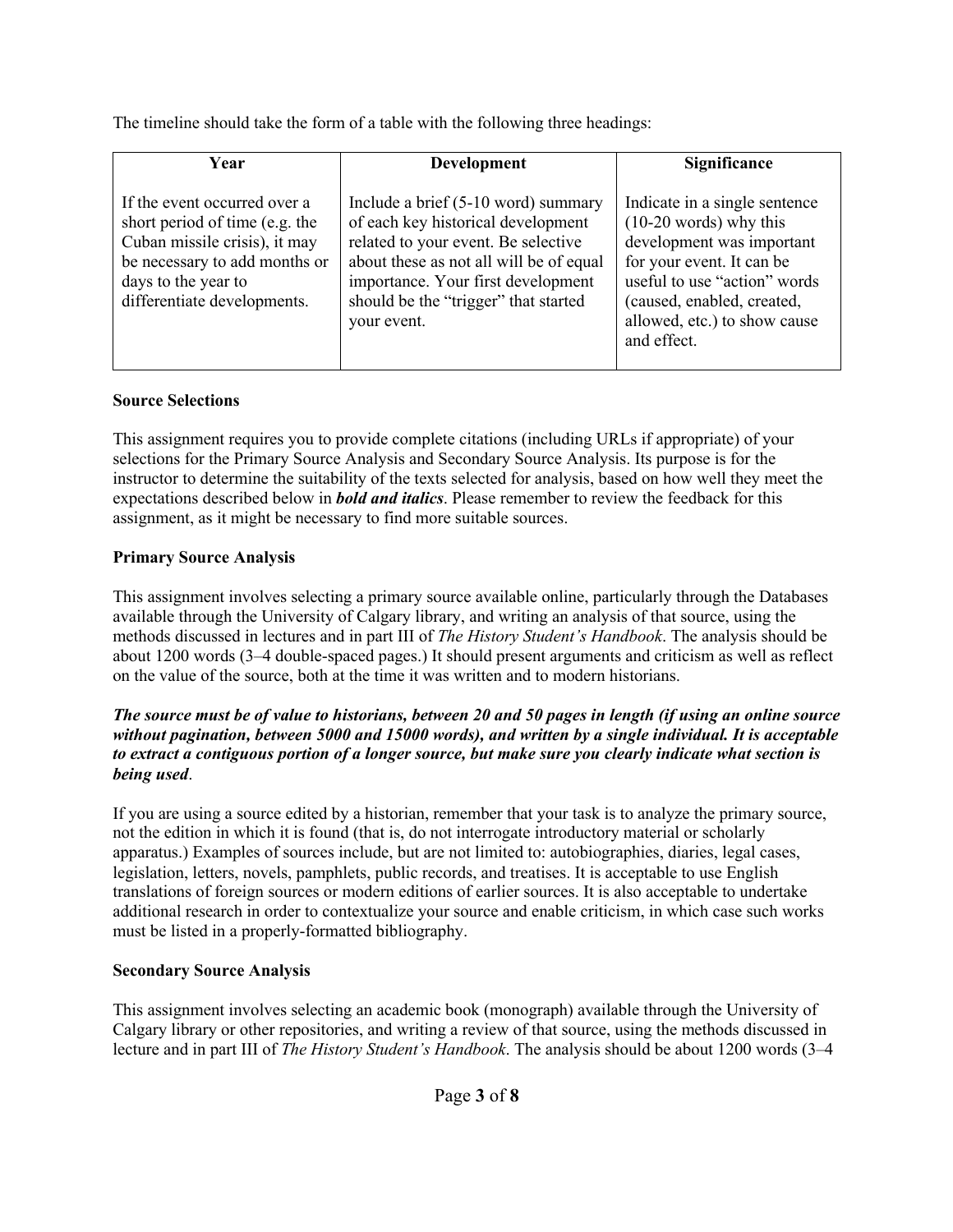double-spaced pages.) It should identify the author's topic, chronological time period, research question(s), thesis, how the thesis is developed, the type of evidence used (eg. manuscript, printed, secondary), other historians with whom the historian has engaged, how effectively the argument is developed, and why it is important.

*The source must be a peer-reviewed academic book of at least 150 pages, written by a single individual, and published since 2000. The book must have been written by a professional historian, have been published by a reputable academic press, and have either footnotes or endnotes.*

Do not select textbooks, edited collections of essays, or academic articles, as these do not meet the criteria for this assignment. It is acceptable to undertake additional research by examining, for example, the author's professional website and reviews of the book under examination, in which case such works must be listed in a properly-formatted bibliography.

## **Research Essay Template**

The research essay template is available on D2L. It focuses on the material discussed in the "Historical Research Essays" section of the course, which will also require knowledge of earlier materials, including accessing library resources, evaluating sources, and using correct citation style.

### **Communication and Learning Technologies**

We will normally respond to emails within 24 hours, Monday to Friday; we will not normally respond to queries that are answered in this outline or on D2L, so please look for answers to your questions first. This course requires a certain level and knowledge of technology – specifically, a computer and a reliable internet connection – to view lectures, supplementary materials, and external links provided on D2L, and to complete, upload, and review feedback for assignments. Students who wish to make use of Zoom for an appointment will require access to a camera and microphone.

## **Accommodation**

If you have conditions or circumstances that require accommodations, you are encouraged to contact Student Accessibility Services and to contact me by email to discuss reasonable measures that will ensure your success in this course. Situations requiring accommodations may include, but are not limited to, ongoing or temporary illness or disability, or the need to adjust deadlines because of personal circumstances, such as child care or family responsibilities.

## **Method of Instruction**

The lectures for this course are pre-recorded using Yuja lecture capture, accompanied by PowerPoint presentations and websites, and will be available on D2L on the days listed below. You are expected to view these lectures within one week, according to your own schedule. All lectures are for the exclusive use of students registered in this course and may not be distributed to third parties under any circumstances.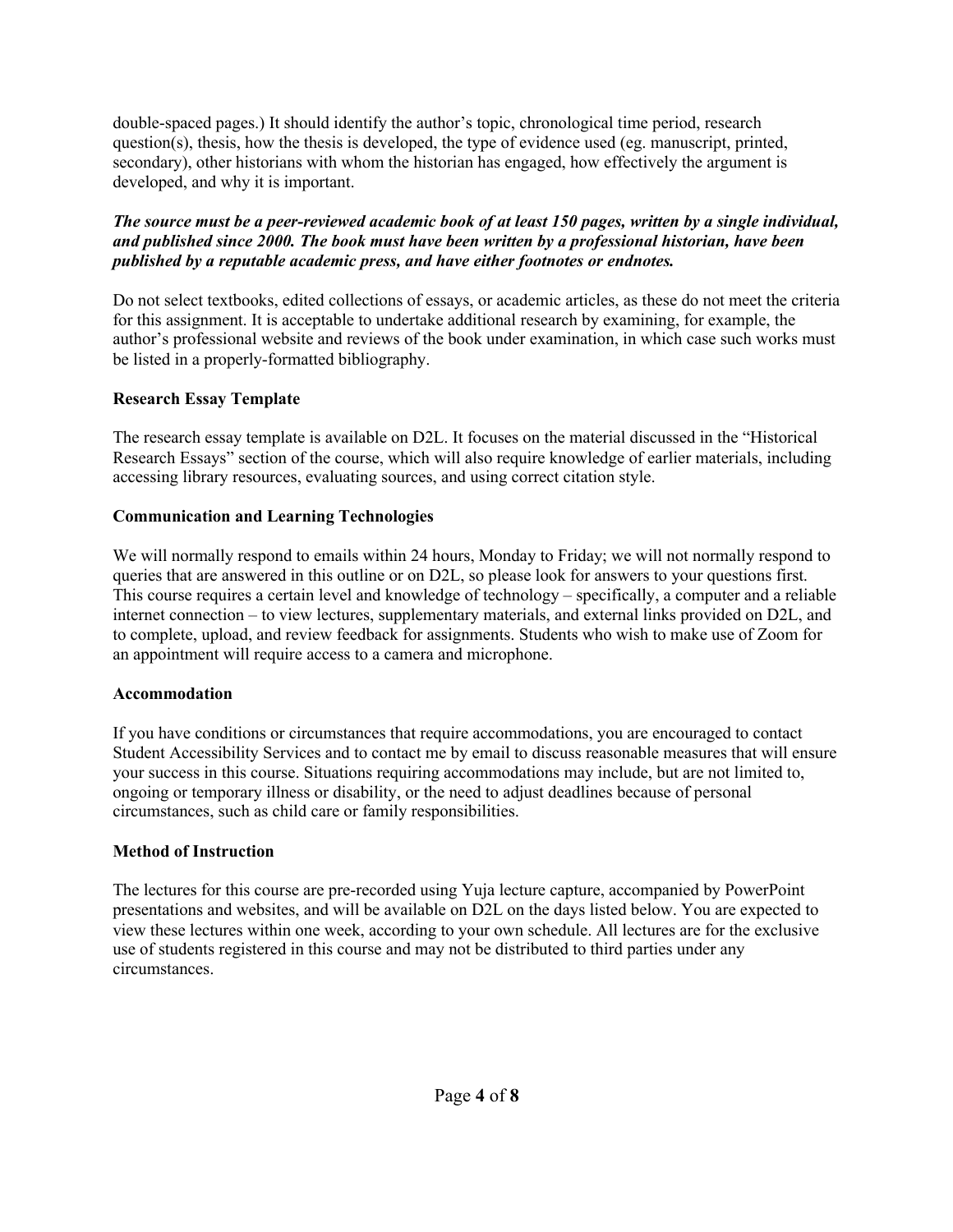#### **Schedule**

| Date    | <b>Topic and Key Dates</b>                     | <b>Assignments</b>                  |
|---------|------------------------------------------------|-------------------------------------|
| May 4   | Intro; Brief History of History; Skills of the | Read History Student's Handbook     |
|         | Historian; Uses & Abuses of History            |                                     |
| May 10  | Categories of History; Primary Sources         |                                     |
| May 17  | Secondary Sources; Libraries & Archives        | Historical timeline due May 20      |
| May 24  | Method, Theory, & Ideology; Historical         | Source Selections due May 27        |
|         | <b>Research Ethics</b>                         |                                     |
| May 31  | Historical Research Essays, Parts I and II     | Primary analysis due June 3         |
| June 9  | Historical Research Essays, Part III           | Secondary analysis due June 10      |
| June 14 | Conclusion                                     | Research essay template due June 17 |

### **THE FOLLOWING INFORMATION APPEARS ON ALL DEPARTMENT OF HISTORY COURSE OUTLINES**

#### **Departmental Grading System**

The following percentage-to-letter grade conversion scheme is used in all Canadian Studies, History, and Latin American Studies courses, except for HTST 200.

| Percentage | Letter | <b>Grade Point</b> | <b>Description</b>                          |
|------------|--------|--------------------|---------------------------------------------|
|            | Grade  | Value              |                                             |
| 90-100     | $A^+$  | 4.00               | Outstanding performance                     |
| 85-89      | A      | 4.00               | Excellent performance                       |
| 80-84      | A-     | 3.70               | Approaching excellent performance           |
| 77-79      | $B+$   | 3.30               | Exceeding good performance                  |
| 73-76      | B      | 3.00               | Good performance                            |
| 70-72      | B-     | 2.70               | Approaching good performance                |
| 67-69      | $C+$   | 2.30               | Exceeding satisfactory performance          |
| 63-66      | C      | 2.00               | Satisfactory performance                    |
| $60 - 62$  | $C$ -  | 1.70               | Approaching satisfactory performance.       |
| 56-59      | $D+$   | 1.30               | Marginal pass. Insufficient preparation for |
|            |        |                    | subsequent courses in the same subject      |
| $50 - 55$  | D      | 1.00               | Minimal Pass. Insufficient preparation for  |
|            |        |                    | subsequent courses in the same subject.     |
| $0-49$     | F      | $\Omega$           | Failure. Did not meet course requirements.  |

**Please Note:** Students are expected to reach the grade range to receive that letter grade (ie. to receive an A- a student will have earned an 80 or 3.7 in the course). Assume that there will be no rounding up unless a faculty member announces otherwise.

## **Program Advising and Student Information Resources**

- For program advising in the Faculty of Arts, contact the Arts Students Centre (ASC).
- For questions about admissions, student awards, common registration issues, financial aid and student fees, contact Enrolment Services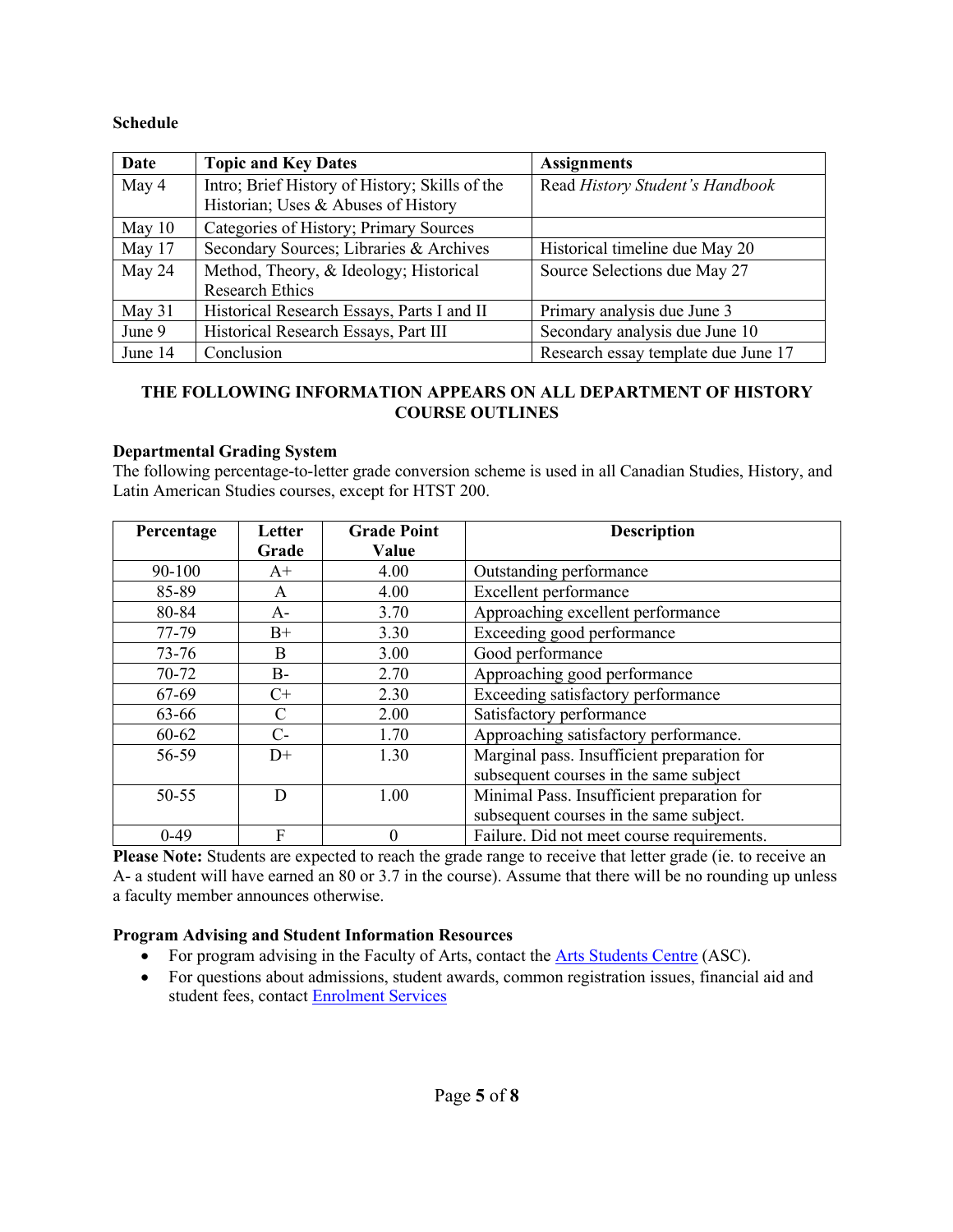• Sometimes unexpected circumstances may affect your schedule. You can change your registration during the course change period. Please see the Registration Changes and Exemption Requests page.

*Attention history majors: History 300 is a required course for all history majors. You should normally take this course in your second year.*

## **Writing**

All written assignments and written exam responses are assessed partly on writing skills. Writing skills include surface correctness (grammar, punctuation, sentence structure, etc.) and general clarity and organization. Research papers must be properly documented according to the format described in *The History Student's Handbook*.

## **Academic Misconduct**

Academic Misconduct refers to student behavior which compromises proper assessment of a student's academic activities and includes: cheating; fabrication; falsification; plagiarism; unauthorized assistance; failure to comply with an instructor's expectations regarding conduct required of students completing academic assessments in their courses; and failure to comply with exam regulations applied by the Registrar.

For more information, please see the University of Calgary Student Academic Misconduct Policy documents, and visit the Academic Integrity Website.

## **Plagiarism**

Plagiarism occurs when students submit or present the ideas and/or writing of others as if they were their own or when they submit their own work to two different classes. Please see *The History Student's Handbook* for more details, but to summarize, plagiarism may take several forms:

- Failing to cite sources properly
- Submitting borrowed, purchased, and/or ghostwritten papers
- Submitting one's own work for more than one course without the permission of the instructor(s) involved
- Extensive paraphrasing of one or a few sources, even when referenced properly, unless the essay is a critical analysis of those works

Plagiarism is a serious academic offence, and written work that appears to contain plagiarized passages will not be graded. All such work will be reported to the Faculty of Art's associate deans of students who will apply the penalties specified in the university calendar.

## **Academic Accommodation**

It is the student's responsibility to request academic accommodations according to the Student Accommodations policy. Students needing an accommodation based on disability or medical concerns should contact Student Accessibility Services (SAS) in accordance with the Procedure for Accommodations for Students with Disabilities. Students who require an accommodation in relation to their coursework based on a protected ground other than Disability should communicate this need in writing to their Instructor.

SAS will process the request and issue letters of accommodation to instructors. For additional information on support services and accommodations for students with disabilities, visit Student Accessibility Services.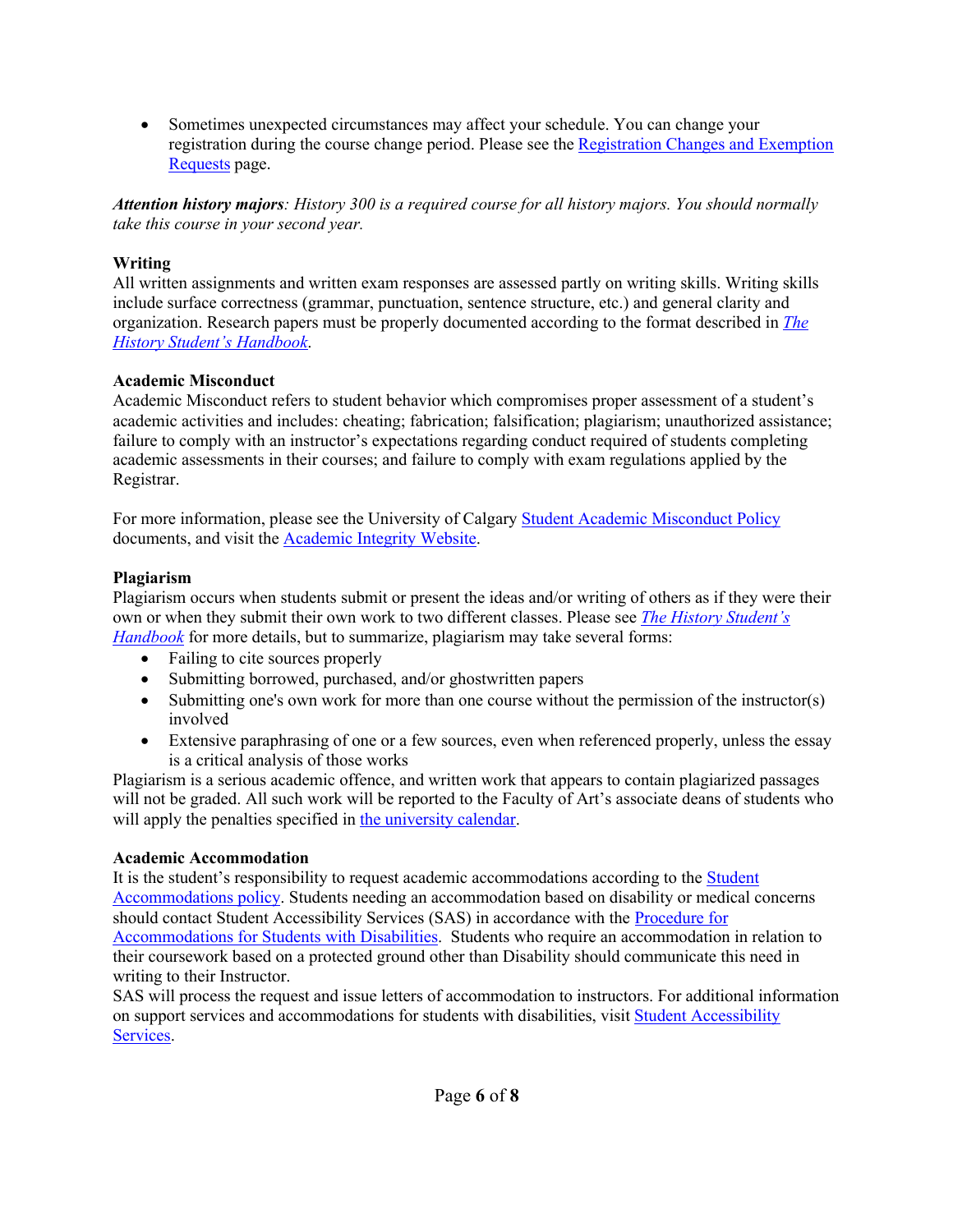### **Research Ethics**

Students are advised that any research with human subjects – including any interviewing (even with friends and family), opinion polling, or unobtrusive observation – must have the approval of the Conjoint Faculties Research Ethics Board. In completing course requirements, students must not undertake any human subjects research without discussing their plans with the instructor, to determine if ethics approval is required.

## **Instructor Intellectual Property**

Course materials created by instructors (including presentations and posted notes, labs, case studies, assignments and exams) remain the intellectual property of the instructor. These materials may NOT be reproduced, redistributed or copied without the explicit consent of the instructor. The posting of course materials to third party websites such as note-sharing sites without permission is prohibited. Sharing of extracts of these course materials with other students enrolled in the course at the same time may be allowed under fair dealing.

## **Copyright Legislation**

All students are required to read the University of Calgary policy on Acceptable Use of Material Protected by Copyright and requirements of the Copyright Act to ensure they are aware of the consequences of unauthorized sharing of course materials (including instructor notes, electronic versions of textbooks etc.). Students who use material protected by copyright in violation of this policy may be disciplined under the Non-Academic Misconduct Policy.

## **Copyright of Educational Materials**

The University of Calgary has opted out of the Access Copyright Interim Tariff proposed by the Copyright Board. Therefore, instructors in all University of Calgary courses will strictly adhere to Copyright Act regulations and the educational exceptions permitted by the Act for both print and digital course material. No copyrighted material may be placed on course D2L or web sites without the prior permission of the copyright holders. In some cases, this may mean that instructors will require you to purchase a print course pack from the University of Calgary bookstore or consult books on reserve at the library. Please see the University of Calgary copyright page.

## **Freedom of Information and Protection of Privacy**

Student information will be collected in accordance with usual classroom practice. Students' assignments will be accessible only by the authorized course faculty and teaching assistants. Private information related to the individual student is treated with the utmost regard.

# **Media Recording**

The instructor may use media recordings to record the delivery of a lecture for various reasons, including lecture capture and self-assessment. Students will be informed of media recordings in advance and the recording device will be fixed on the instructor. In the event that incidental student participation is recorded, the instructor will ensure that any identifiable content (video or audio) is masked, or will seek consent from identifiable students, before making a recording available to the class.

# *Media Recording for the Assessment of Student Learning*

The instructor may use media recordings as part of the assessment of students, by prior arrangement. This may include but is not limited to classroom discussions, presentations, clinical practice, or skills testing that occur during the course. These recordings will be used for student assessment purposes only and will